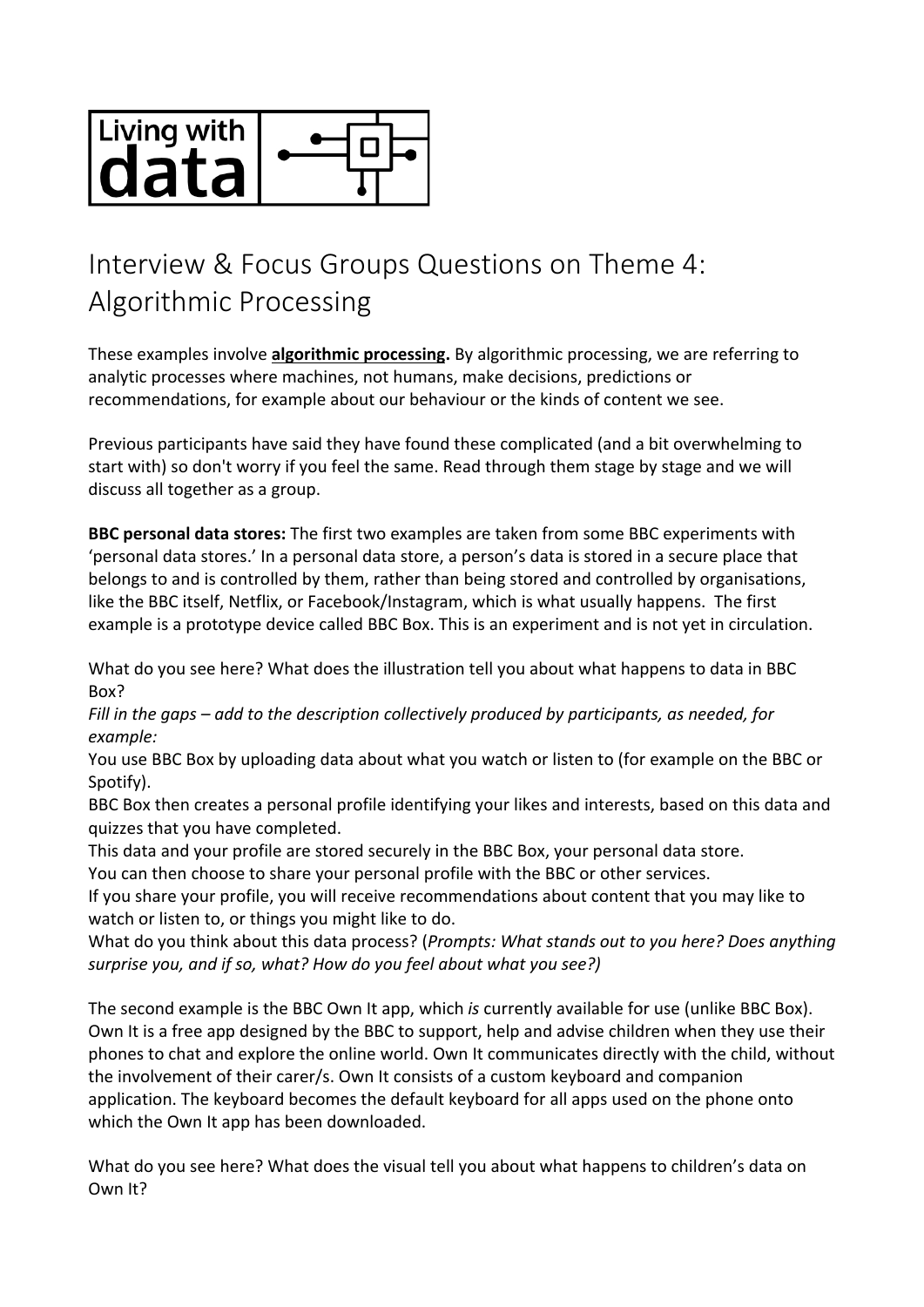*Fill in the gaps – add to the description collectively produced by participants, as needed, for example:*

1. After a child has downloaded Own It, the Own It keyboard becomes the keyboard for all their mobile use.

2. Through this keyboard, the app can gather data on what children using Own It type into their phone, how they 'self report' their feelings and their responses to quizzes and questionnaires set by the app

3. Own It assesses children's phone use to provide 'in-the-moment support' (in the form of alerts or recommendations) for issues that children may experience

EG 1: a child has the Own It app installed on her phone. She is about to send her phone number to a contact on a social media platform popular with children. Own It intervenes and says 'are you sure you want to send your phone number?'

EG 2: a child is typing a message to a friend and receives an alert from Own It asking him whether he is sure he wants to send the message. This is because the Own It app has scanned the text of the message and identified words which suggest the child might be bullying his friend. What do you think about this data process? (*Prompts: What stands out to you here? Does anything* 

*surprise you, and if so, what? How do you feel about what you see?)*

**DWP Dynamic Trust Hub :** Here is an illustration of part of a project at the DWP, the government department responsible for welfare, pensions, child maintenance and related policy. The project is called Dynamic Trust Hub. To enable people to interact with DWP online so they no longer need to go to a Job Centre which can be difficult to do due to working hours, illness or mobility, the DWP needs to confirm that people are who they claim to be – this is known as verifying identity. Dynamic Trust Hub is exploring and implementing different ways of verifying identity.

What do you see here? What does the illustration tell you about what happens to data about you in order to verify your identity at the DWP?

*Fill in the gaps – add to the description collectively produced by participants, as needed, for example:*

As part of Dynamic Trust Hub, DWP are considering doing extra checks behind the scenes when someone types in their password to access their DWP online account. The aim is to add an extra layer of information security to the identity verification process. It is important to note that this is not actually happening and that similar techniques are used by other organisations.

These extra checks include whether the time you log in is similar to your usual log in time, whether the rhythm that you type your password is the same as your usual rhythm, whether you swiped on your phone in the same pattern as you normally swipe it and whether you are using the same device that you have used for previous interactions with the system.

What do you think about this data process? (*Prompts: What stands out to you here? Does anything surprise you, and if so, what? How do you feel about what you see?)*

[where there are stages that don't get discussed here, let participants know that you'll come back to them later]

**Comparison:** These examples involve **algorithmic processing.** We are now going to zoom in on algorithmic processing and ask your opinion about it.

## **Here is an illustration which zooms in on algorithmic processing.**

Where can you see the algorithmic processing in the illustration? What role is it playing? *Fill in the gaps – add to the description collectively produced by participants, as needed, see below some potential fillers/process descriptions.*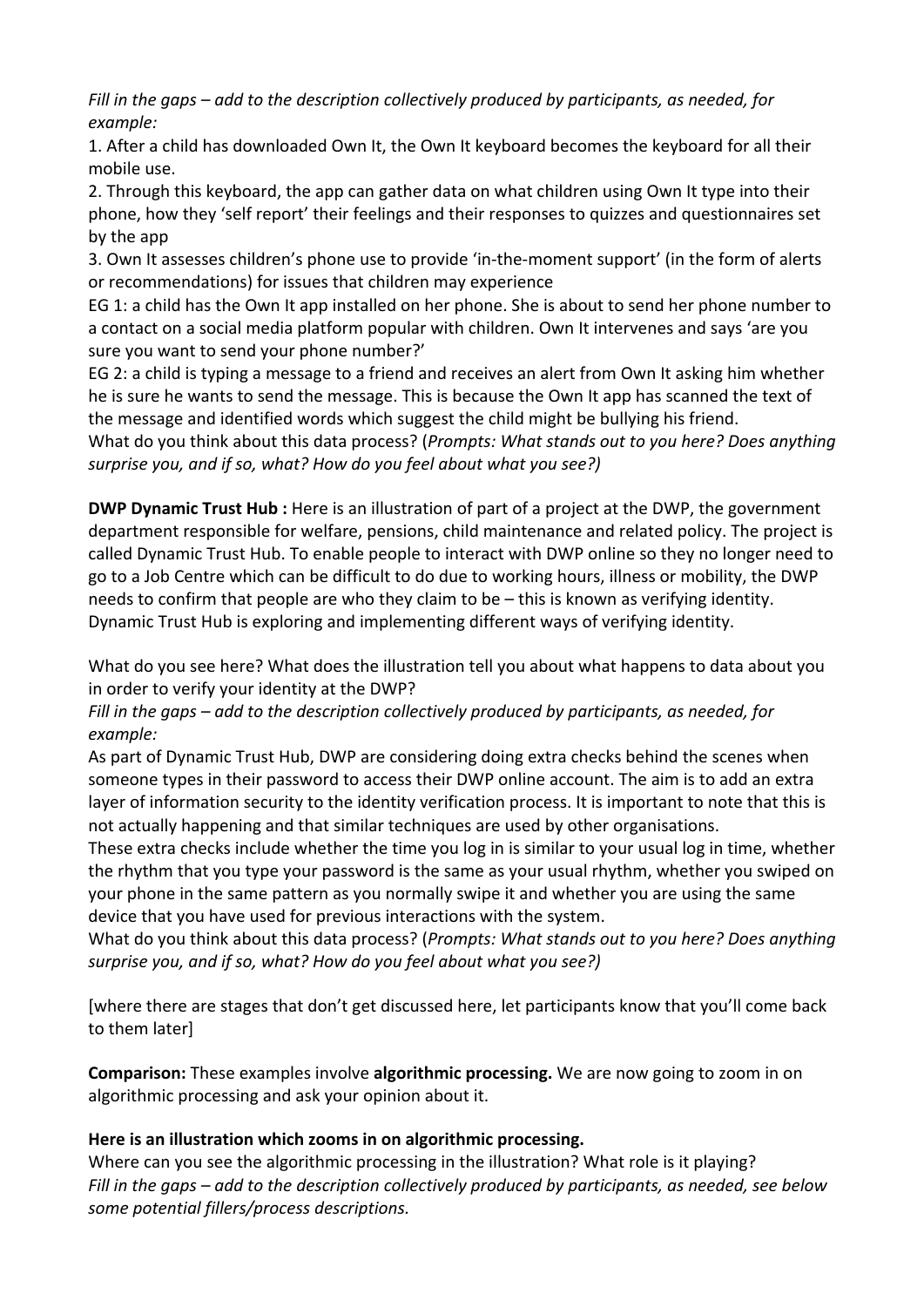**BBC Own It:** As a result of the algorithmic processing, decisions are made, for example about whether to show children media content to help them manage their well-being on their own. This happens without the involvement of a parent or carer.

**BBC Box:** If someone using BBC Box decides to share their profile with the BBC in order to get recommendations of things to watch, for example, then algorithmic processing of their data occurs, which results in them receiving recommendations of content that they may enjoy/like. The algorithmic processing happens OFF the BBC box itself & could be undertaken by the BBC itself, or by another company with access to the user profile, such as Skiddle. There are 2 algorithms at work here- one operated by the BBC itself that provides recommendations of programmes on BBC iPlayer and one operated by Skiddle, an events guide.

**DWP:** The extra checks that DWP is considering involves using algorithmic processing to contribute to verifying identity.

Do you feel the same about all of the examples? Are you equally comfortable / uncomfortable with all three examples?

Or do you feel differently about:

*Where algorithmic processing happens* – for example, on Own It, it's on the app; on BBC Box, it is at the organisation you are asking for a recommendation from (if you share your profile) *What algorithmic processing is used for* – for example, with BBC Box and Own It, it's used to recommend content.

In the case of BBC Box, content is for adults and is based on their preferences.

In the case of Own It, content is for children and is based on assessments relating to their wellbeing. Here, BBC provides automated advice to children based on what they do on their phone, without the child's parents' or carers' knowledge.

With the DWP example, algorithmic processing aims to add an extra layer of information security to your online DWP account.

*Who is involved* (eg NHS, BBC, commercial organisations)? Why/why not?

I'm now going to share a link with you in the chat, which I would like you to click on. It links to a whiteboard which shows some of the benefits of and concerns about these data uses:

**Benefits of BBC Box** = people receive personalised recommendations

**Concerns about recommendation systems (ie BBC Box)** = in general, recommendations systems can recommend a narrow range of things, and people using them are not exposed to a range of issues of perspectives. Some people say this is not good for democracy.

**Benefits of Own It** = children receive personalised wellbeing advice and support without identifying data about them leaving their device

**Concerns about Own It** = an automated process, not involving humans, makes assessments of and recommendations about children's mental health and wellbeing, happens without the involvement of a parent or carer,

**Benefits of Dynamic Trust Hub** = don't need to confirm identity in person/with paper docs & of Dynamic Trust Hub possibilities = extra layer of security to the identity verification process. **Concerns about Dynamic Trust Hub** = requires people to have HMRC account, passport, bank account, financial record, so excludes people with complex lives + negative consequences for people whose identities can't be verified & about DTH = inaccuracies, eg people may not own their own devices, move around geographically or otherwise have unstable lives & this would be taken as a proxy for unverifiable identity.

**General concerns about algorithmic processing =** errors or bias can occur, because of how systems are designed or used, because of the data that is used to train them, or because of proxies